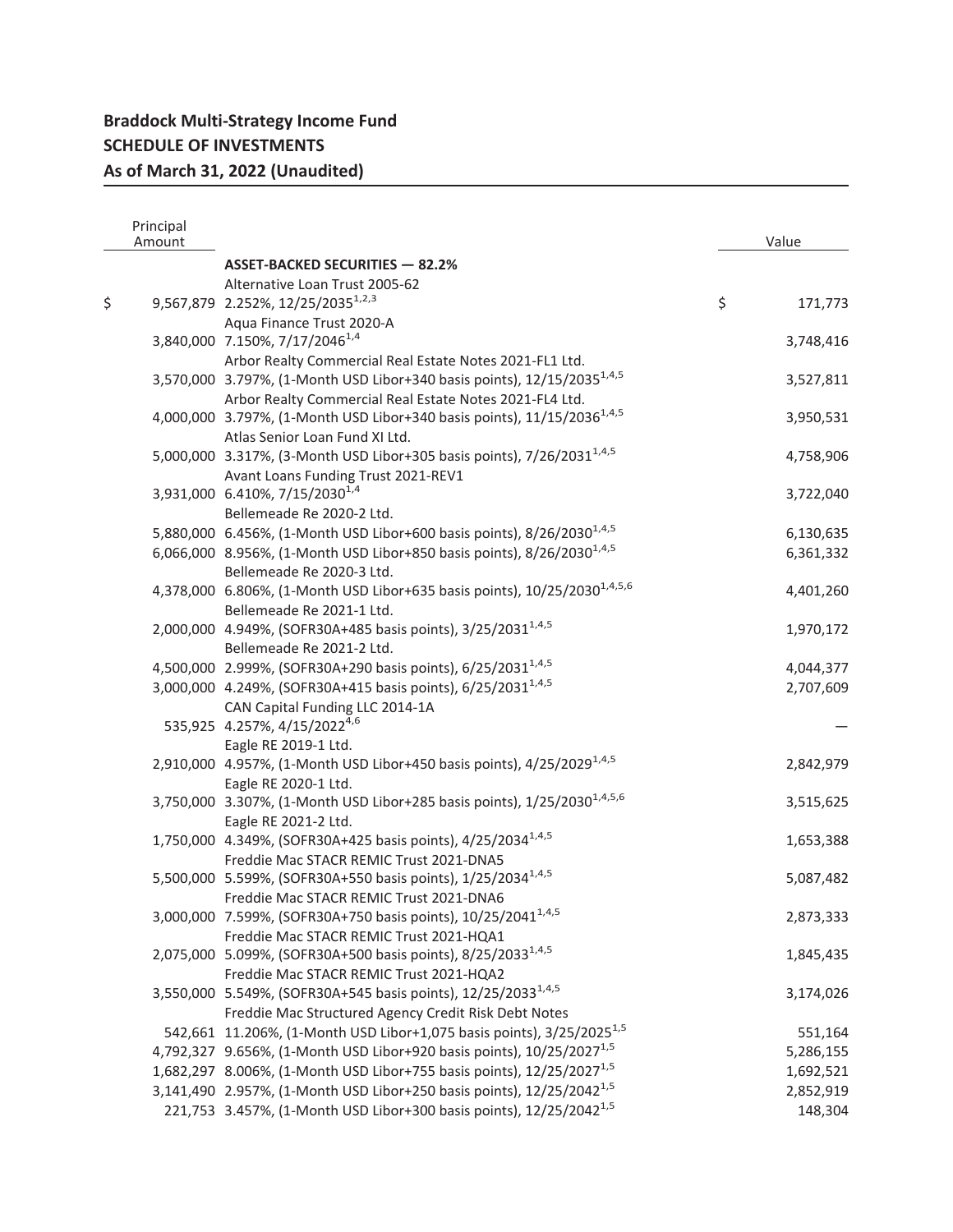|    | Principal<br>Amount |                                                                                      | Value           |
|----|---------------------|--------------------------------------------------------------------------------------|-----------------|
|    |                     | <b>ASSET-BACKED SECURITIES (Continued)</b>                                           |                 |
| \$ |                     | 5,569,000 3.724%, 2/25/2048 <sup>1,3,4</sup>                                         | \$<br>5,068,650 |
|    |                     | 2,194,027 3.809%, 5/25/2048 <sup>1,3,4</sup>                                         | 2,001,702       |
|    |                     | 5,001,861 4.137%, 8/25/2048 <sup>1,3,4</sup>                                         | 4,547,179       |
|    |                     | 1,853,280 4.504%, 11/25/2048 <sup>1,3,4</sup>                                        | 1,701,960       |
|    |                     | 2,127,000 4.657%, (1-Month USD Libor+420 basis points), 2/25/2047 <sup>1,4,5</sup>   | 2,137,530       |
|    |                     | 1,000,000 8.806%, (1-Month USD Libor+835 basis points), 1/25/2048 <sup>1,4,5</sup>   | 1,052,518       |
|    |                     | 5,100,000 4.507%, (1-Month USD Libor+405 basis points), 2/25/2049 <sup>1,4,5</sup>   | 5,099,988       |
|    |                     | 3,694,121 9.806%, (1-Month USD Libor+935 basis points), 4/25/2028 <sup>1,5</sup>     | 3,719,837       |
|    |                     | Home RE 2021-1 Ltd.                                                                  |                 |
|    |                     | 4,000,000 4.107%, (1-Month USD Libor+365 basis points), 7/25/2033 <sup>1,4,5</sup>   | 3,526,380       |
|    |                     | JP Morgan Wealth Management                                                          |                 |
|    |                     | 1,170,654 2.849%, (SOFR30A+275 basis points), 3/25/2051 <sup>1,4,5</sup>             |                 |
|    |                     |                                                                                      | 1,135,883       |
|    |                     | 772,632 3.749%, (SOFR30A+365 basis points), 3/25/2051 <sup>1,4,5</sup>               | 749,342         |
|    |                     | 1,576,000 6.999%, (SOFR30A+690 basis points), 3/25/2051 <sup>1,4,5</sup>             | 1,497,693       |
|    |                     | JPMorgan Chase Bank N.A. - CACLN                                                     |                 |
|    |                     | 3,850,000 8.482%, 12/26/2028 <sup>1,4</sup>                                          | 3,743,807       |
|    |                     | 3,150,000 9.812%, 2/26/2029 <sup>1,4</sup>                                           | 2,993,086       |
|    |                     | Mosaic Solar Loan Trust 2018-2-GS                                                    |                 |
|    |                     | 5,451,509 7.440%, 2/22/2044 <sup>1,4</sup>                                           | 5,348,041       |
|    |                     | Mosaic Solar Loan Trust 2019-2                                                       |                 |
|    |                     | 3,365,893 6.180%, 9/20/2040 <sup>1,4</sup>                                           | 3,182,856       |
|    |                     | Oaktown Re V Ltd.                                                                    |                 |
|    |                     | 3,397,000 7.456%, (1-Month USD Libor+700 basis points), 10/25/2030 <sup>1,4,5</sup>  | 3,497,631       |
|    |                     | Oaktown Re VI Ltd.                                                                   |                 |
|    |                     | 1,500,000 5.599%, (SOFR30A+550 basis points), 10/25/2033 <sup>1,4,5</sup>            | 1,442,919       |
|    |                     | Oaktown Re VII Ltd.                                                                  |                 |
|    |                     | 3,500,000 4.499%, (SOFR30A+440 basis points), 4/25/2034 <sup>1,4,5</sup>             | 3,163,304       |
|    |                     | Oaktree CLO 2019-1 Ltd.                                                              |                 |
|    |                     | 8,550,000 4.059%, (3-Month USD Libor+380 basis points), 4/22/2030 <sup>1,4,5</sup>   | 8,236,027       |
|    |                     | PNMAC GMSR Issuer Trust 2018-GT2                                                     |                 |
|    |                     | 4,500,000 3.107%, (1-Month USD Libor+265 basis points), 8/25/2025 <sup>1,4,5</sup>   | 4,466,493       |
|    |                     | Radnor RE 2019-1 Ltd.                                                                |                 |
|    |                     | 3,300,000 4.907%, (1-Month USD Libor+445 basis points), 2/25/2029 <sup>1,4,5</sup>   | 3,243,358       |
|    |                     | 2,350,000 3.157%, (1-Month USD Libor+270 basis points), 6/25/2029 <sup>1,4,5</sup>   | 2,329,191       |
|    |                     | Radnor RE 2020-1 Ltd.                                                                |                 |
|    |                     | 2,350,000 3.457%, (1-Month USD Libor+300 basis points), 1/25/2030 <sup>1,4,5,6</sup> | 2,214,875       |
|    |                     | Radnor RE 2021-1 Ltd.                                                                |                 |
|    |                     | 4,750,000 4.099%, (SOFR30A+400 basis points), 12/27/2033 <sup>1,4,5</sup>            | 4,229,277       |
|    |                     | Radnor RE 2021-2 Ltd.                                                                |                 |
|    |                     | 2,000,000 5.099%, (SOFR30A+500 basis points), 11/25/2031 <sup>1,4,5</sup>            | 1,924,859       |
|    |                     | 4,000,000 6.099%, (SOFR30A+600 basis points), 11/25/2031 <sup>1,4,5</sup>            | 3,787,508       |
|    |                     | Ready Capital Mortgage Financing 2021-FL7 LLC                                        |                 |
|    |                     | 5,000,000 3.857%, (1-Month USD Libor+340 basis points), 11/25/2036 <sup>1,4,5</sup>  | 4,913,273       |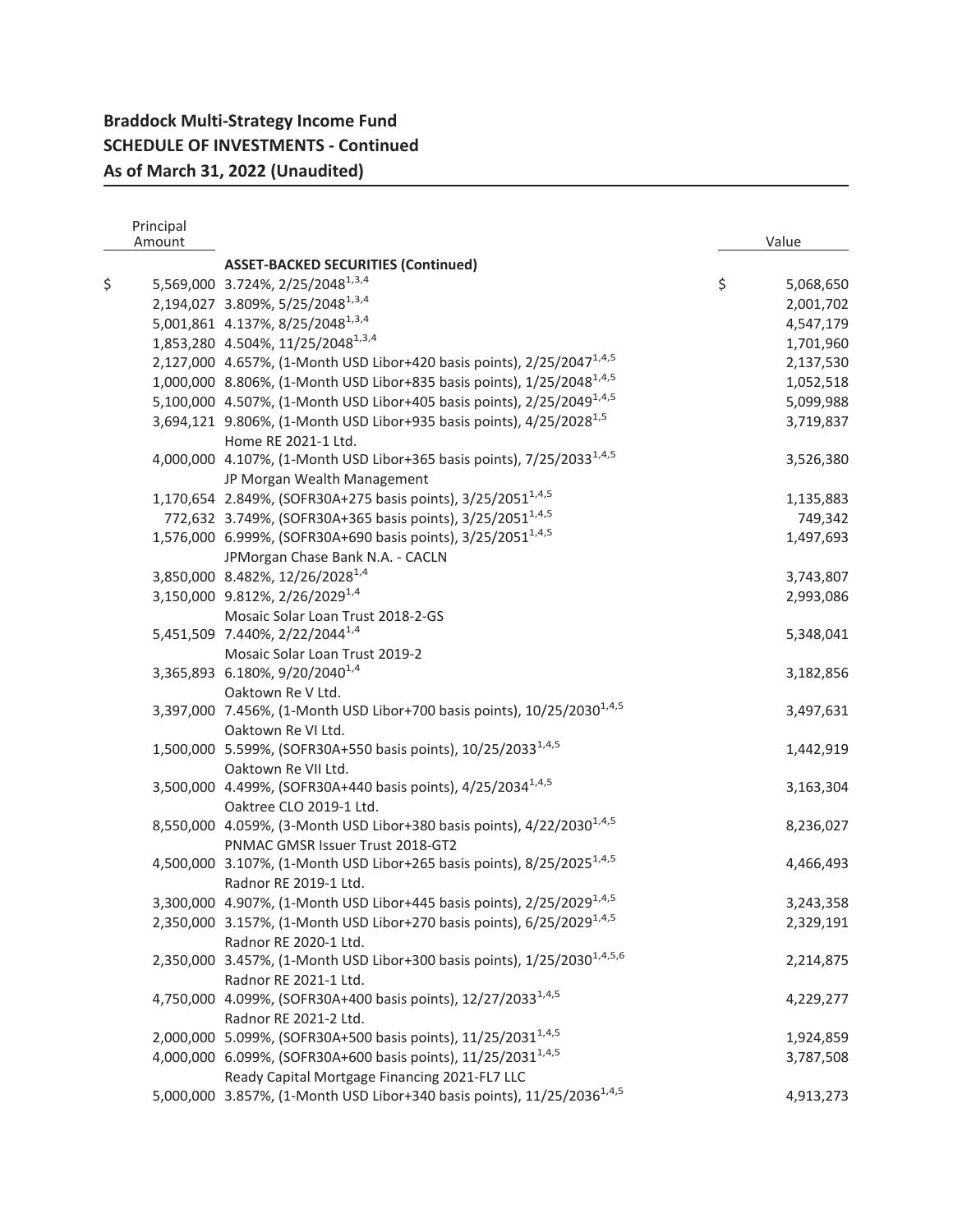| Principal<br>Amount |                                                                                      |         | Value       |
|---------------------|--------------------------------------------------------------------------------------|---------|-------------|
|                     | <b>ASSET-BACKED SECURITIES (Continued)</b>                                           |         |             |
|                     | RESI Finance LP 2003-CB1                                                             |         |             |
| \$                  | 996,278 1.971%, (1-Month USD Libor+165 basis points), 6/10/2035 <sup>1,4,5</sup>     | $\zeta$ | 892,034     |
|                     | RMF Buyout Issuance Trust 2021-HB1                                                   |         |             |
|                     | 3,500,000 6.000%, 11/25/2031 <sup>1,3,4,6</sup>                                      |         | 3,293,500   |
|                     | Santander Bank N.A. - SBCLN                                                          |         |             |
|                     | 4,250,000 6.171%, 12/15/2031 <sup>1,4</sup>                                          |         | 4,076,800   |
|                     | Sound Point CLO V-R Ltd.                                                             |         |             |
|                     | 5,220,000 3.341%, (3-Month USD Libor+310 basis points), 7/18/2031 <sup>1,4,5,6</sup> |         | 4,923,112   |
|                     | STAR 2021-SFR1 Trust                                                                 |         |             |
|                     |                                                                                      |         |             |
|                     | 3,000,000 3.641%, (1-Month USD Libor+320 basis points), 4/17/2038 <sup>4,5,6</sup>   |         | 2,835,000   |
|                     | 3,633,000 4.891%, (1-Month USD Libor+445 basis points), 4/17/2038 <sup>4,5</sup>     |         | 3,487,509   |
|                     | Steele Creek Clo 2018-2 Ltd.                                                         |         |             |
|                     | 4,500,000 3.888%, (3-Month USD Libor+340 basis points), 8/18/2031 <sup>1,4,5,6</sup> |         | 4,459,221   |
|                     | Triangle Re 2021-1 Ltd.                                                              |         |             |
|                     | 6,000,000 4.957%, (1-Month USD Libor+450 basis points), 8/25/2033 <sup>1,4,5,6</sup> |         | 5,835,000   |
|                     | Triangle Re 2021-2 Ltd.                                                              |         |             |
|                     | 2,000,000 5.957%, (1-Month USD Libor+550 basis points), 10/25/2033 <sup>1,4,5</sup>  |         | 1,956,360   |
|                     | 2,000,000 7.956%, (1-Month USD Libor+750 basis points), 10/25/2033 <sup>1,4,5</sup>  |         | 2,030,338   |
|                     | Triangle Re 2021-3 Ltd.                                                              |         |             |
|                     | 5,104,000 5.049%, (SOFR30A+495 basis points), 2/25/2034 <sup>1,4,5</sup>             |         | 4,660,264   |
|                     | Vibrant CIO VIII Ltd.                                                                |         |             |
|                     | 3,000,000 3.104%, (3-Month USD Libor+285 basis points), 1/20/2031 <sup>1,4,5,6</sup> |         | 2,837,814   |
|                     | Vivint Solar Financing VI LLC                                                        |         |             |
|                     | 8,645,300 5.258%, (3-Month USD Libor+475 basis points), 8/29/2023 <sup>1,4,5</sup>   |         | 8,473,938   |
|                     | Voya CLO 2014-2 Ltd.                                                                 |         |             |
|                     | 3,000,000 3.791%, (3-Month USD Libor+355 basis points), 4/17/2030 <sup>1,4,5</sup>   |         | 2,898,961   |
|                     | <b>TOTAL ASSET-BACKED SECURITIES</b>                                                 |         |             |
|                     | (Cost \$228,506,727)                                                                 |         | 220,633,211 |
|                     | <b>COLLATERALIZED MORTGAGE OBLIGATIONS - 15.0%</b>                                   |         |             |
|                     | CFMT 2020-HB4 LLC                                                                    |         |             |
|                     | 2,310,193 6.000%, 12/26/2030 <sup>1,3,4,6</sup>                                      |         | 2,229,105   |
|                     | CFMT 2021-HB5 LLC                                                                    |         |             |
|                     | 2,314,525 5.682%, 2/25/2031 <sup>1,3,4,6</sup>                                       |         | 2,239,766   |
|                     | Chase Mortgage Finance Corp.                                                         |         |             |
|                     | 2,158,000 6.599%, (SOFR30A+650 basis points), 2/25/2050 <sup>1,4,5</sup>             |         | 2,046,382   |
|                     | CHL Mortgage Pass-Through Trust 2005-3                                               |         |             |
|                     | 9,617,193 2.126%, 4/25/2035 <sup>1,2,3</sup>                                         |         | 258,190     |
|                     | Dominion Mortgage Trust 2021-RTL1                                                    |         |             |
|                     | 3,500,000 5.731%, 7/25/2027 <sup>1,4,7</sup>                                         |         | 3,371,819   |
|                     |                                                                                      |         |             |
|                     | Fannie Mae Connecticut Avenue Securities                                             |         |             |
|                     | 4,100,000 9.706%, (1-Month USD Libor+925 basis points), 11/25/2039 <sup>1,4,5</sup>  |         | 4,107,118   |
|                     | 5,361,558 5.707%, (1-Month USD Libor+525 basis points), 10/25/2023 <sup>1,5</sup>    |         | 5,514,784   |
|                     | 3,439,267 5.357%, (1-Month USD Libor+490 basis points), 11/25/2024 <sup>1,5</sup>    |         | 3,539,181   |
|                     | 2,800,000 5.599%, (SOFR30A+550 basis points), 12/25/2041 <sup>1,4,5</sup>            |         | 2,502,038   |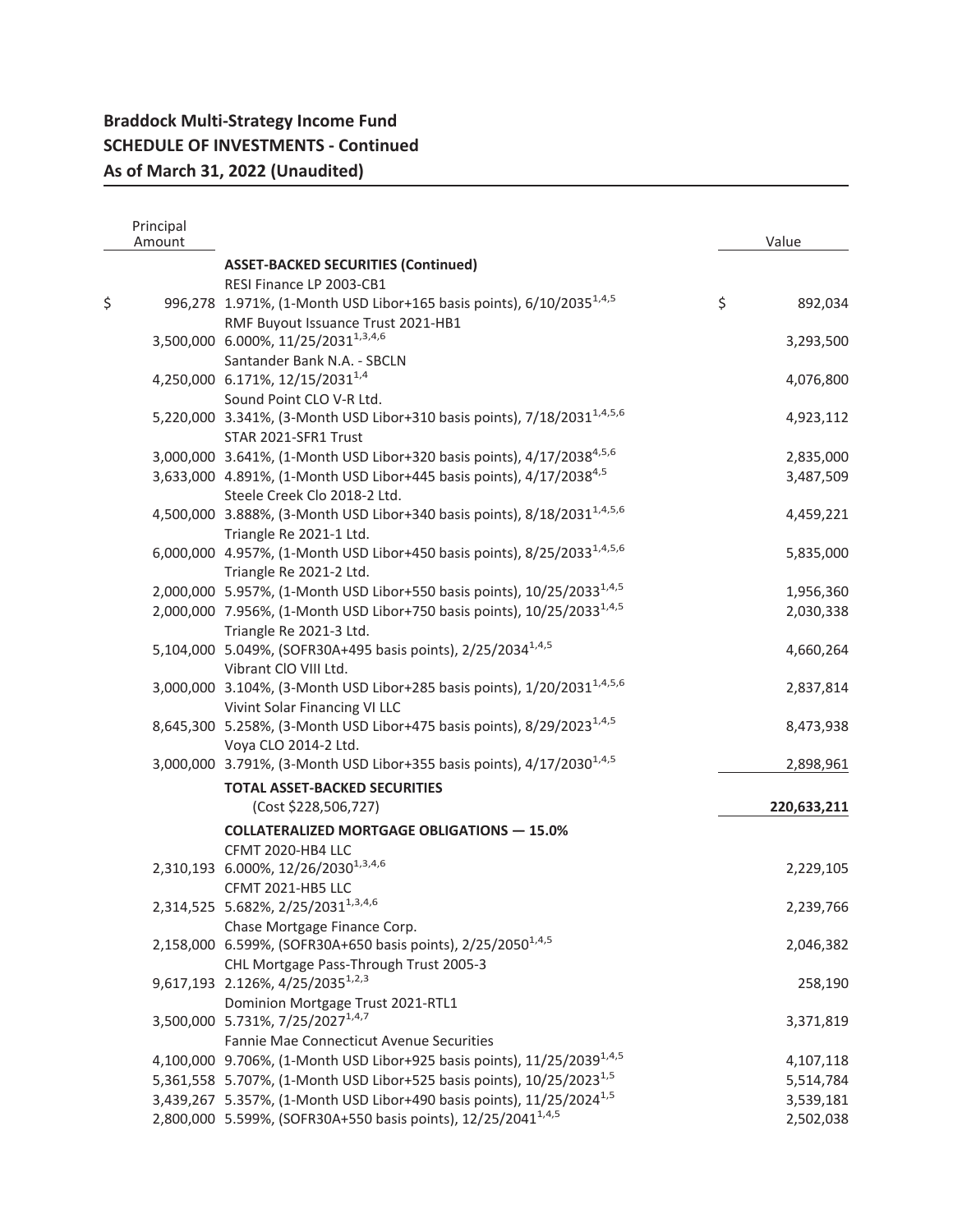| Principal<br>Amount |                                                                        | Value           |
|---------------------|------------------------------------------------------------------------|-----------------|
|                     | <b>COLLATERALIZED MORTGAGE OBLIGATIONS (Continued)</b>                 |                 |
|                     | FARM Mortgage Trust 2021-1                                             |                 |
| \$                  | 1,687,677 3.247%, 7/25/2051 <sup>1,3,4</sup>                           | \$<br>1,434,999 |
|                     | JP Morgan Mortgage Trust 2020-8                                        |                 |
|                     | 824,459 3.523%, 3/25/2051 <sup>1,3,4</sup>                             | 749,203         |
|                     | 855,000 3.523%, 3/25/2051 <sup>1,3,4</sup>                             | 694,067         |
|                     | 1,817,133 3.523%, 3/25/2051 <sup>1,3,4</sup>                           | 973,710         |
|                     | JP Morgan Seasoned Mortgage Trust 2014-1                               |                 |
|                     | 2,451,507 0.823%, 5/25/2033 <sup>1,3,4</sup>                           | 2,161,661       |
|                     | JP Morgan Trust 2015-1                                                 |                 |
|                     | 2,624,747 2.102%, 12/25/2044 <sup>1,3,4</sup>                          | 2,597,169       |
|                     | Morgan Stanley Residential Mortgage Loan Trust 2021-2                  |                 |
|                     | 1,716,788 2.904%, 5/25/2051 <sup>1,3,4</sup>                           | 1,300,216       |
|                     | 1,500,000 2.904%, 5/25/2051 <sup>1,3,4</sup>                           | 792,985         |
|                     | 1,235,790 2.751%, 5/25/2051 <sup>1,3,4</sup>                           | 428,220         |
|                     | Oceanview Mortgage Trust 2021-1                                        |                 |
|                     | 1,543,000 2.733%, 5/25/2051 <sup>1,3,4</sup>                           | 943,408         |
|                     | 772,000 2.733%, 5/25/2051 <sup>1,3,4</sup>                             | 389,548         |
|                     | Oceanview Mortgage Trust 2021-3                                        |                 |
|                     | 1,406,000 2.724%, 6/25/2051 <sup>1,3,4</sup>                           | 835,488         |
|                     | 527,000 2.724%, 6/25/2051 <sup>1,3,4</sup>                             | 261,122         |
|                     | Western Mortgage Reference Notes Series 2021-CL2                       |                 |
|                     | 972,715 6.599%, (SOFR30A+650 basis points), 7/25/2059 <sup>1,4,5</sup> | 970,660         |
|                     | <b>TOTAL COLLATERALIZED MORTGAGE OBLIGATIONS</b>                       |                 |
|                     | (Cost \$40,858,085)                                                    | 40,340,839      |
| Number              |                                                                        |                 |
| of Contracts        |                                                                        |                 |
|                     | <b>PURCHASED OPTIONS CONTRACTS - 0.1%</b>                              |                 |
|                     | <b>PUT OPTIONS - 0.1%</b>                                              |                 |
|                     | SPDR S&P 500 ETF Trust                                                 |                 |
|                     | Exercise Price: \$360.00, Notional amount: \$18,972,000,               |                 |
|                     | 527 Expiration Date: June 17, 2022                                     | 100,657         |
|                     | <b>TOTAL PUT OPTIONS</b>                                               |                 |
|                     | (Cost \$415,786)                                                       | 100,657         |
|                     | <b>TOTAL PURCHASED OPTIONS CONTRACTS</b>                               |                 |
|                     | (Cost \$415,786)                                                       | 100,657         |